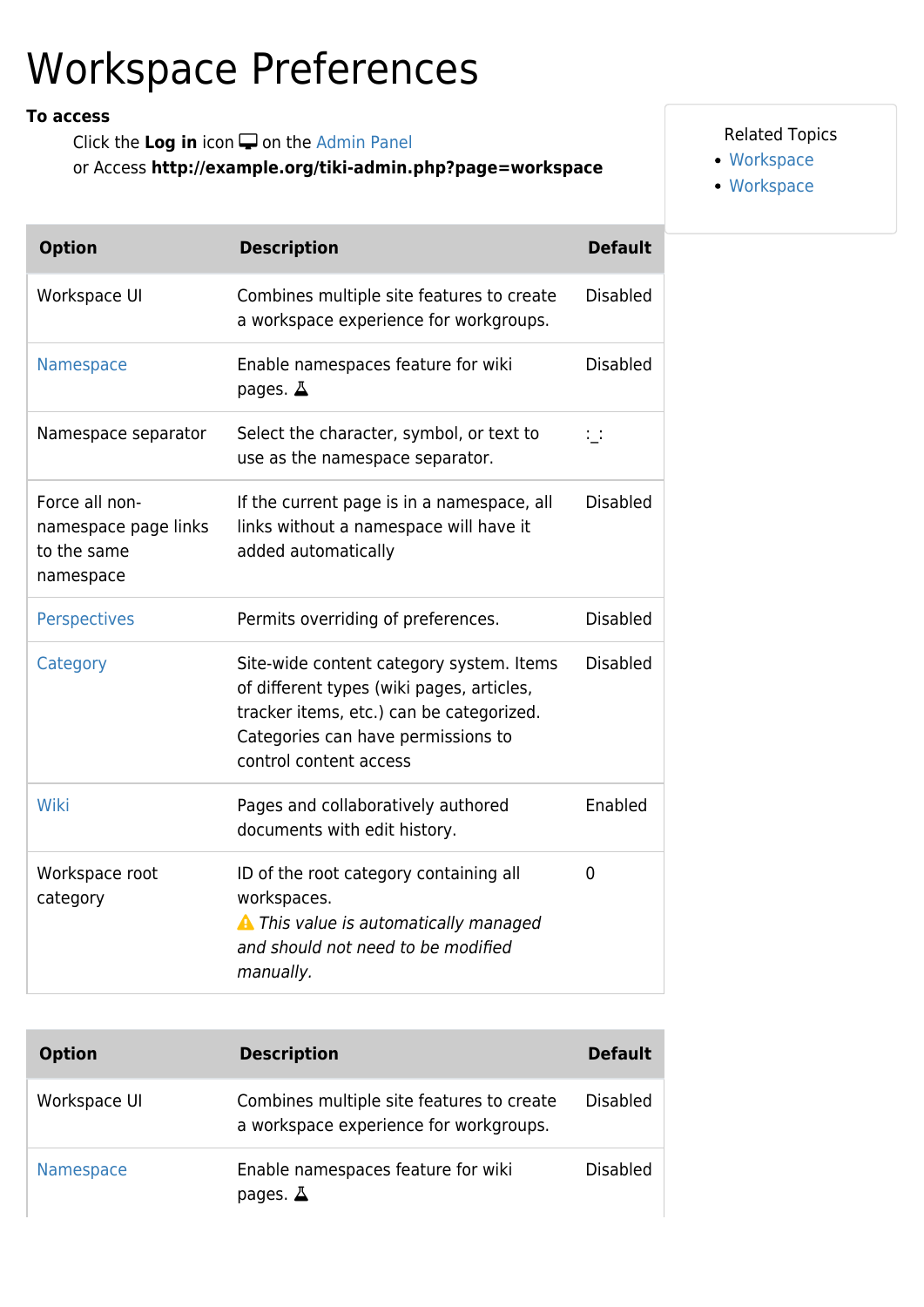| <b>Option</b>                                                      | <b>Description</b>                                                                                                                                                                                | <b>Default</b>  |
|--------------------------------------------------------------------|---------------------------------------------------------------------------------------------------------------------------------------------------------------------------------------------------|-----------------|
| Namespace separator                                                | Select the character, symbol, or text to<br>use as the namespace separator.                                                                                                                       | 14              |
| Force all non-<br>namespace page links<br>to the same<br>namespace | If the current page is in a namespace, all<br>links without a namespace will have it<br>added automatically                                                                                       | <b>Disabled</b> |
| <b>Perspectives</b>                                                | Permits overriding of preferences.                                                                                                                                                                | <b>Disabled</b> |
| Category                                                           | Site-wide content category system. Items<br>of different types (wiki pages, articles,<br>tracker items, etc.) can be categorized.<br>Categories can have permissions to<br>control content access | <b>Disabled</b> |
| Wiki                                                               | Pages and collaboratively authored<br>documents with edit history.                                                                                                                                | Enabled         |
| Workspace root<br>category                                         | ID of the root category containing all<br>workspaces.<br>A This value is automatically managed<br>and should not need to be modified<br>manually.                                                 | 0               |

| <b>Option</b>                                                      | <b>Description</b>                                                                                          | <b>Default</b>  |
|--------------------------------------------------------------------|-------------------------------------------------------------------------------------------------------------|-----------------|
| Workspace UI                                                       | Combines multiple site features to create<br>a workspace experience for workgroups.                         | Disabled        |
| <b>Namespace</b>                                                   | Enable namespaces feature for wiki<br>pages. $\Delta$                                                       | <b>Disabled</b> |
| Namespace separator                                                | Select the character, symbol, or text to<br>use as the namespace separator.                                 | $\mathcal{L}$   |
| Force all non-<br>namespace page links<br>to the same<br>namespace | If the current page is in a namespace, all<br>links without a namespace will have it<br>added automatically | <b>Disabled</b> |
| <b>Perspectives</b>                                                | Permits overriding of preferences.                                                                          | Disabled        |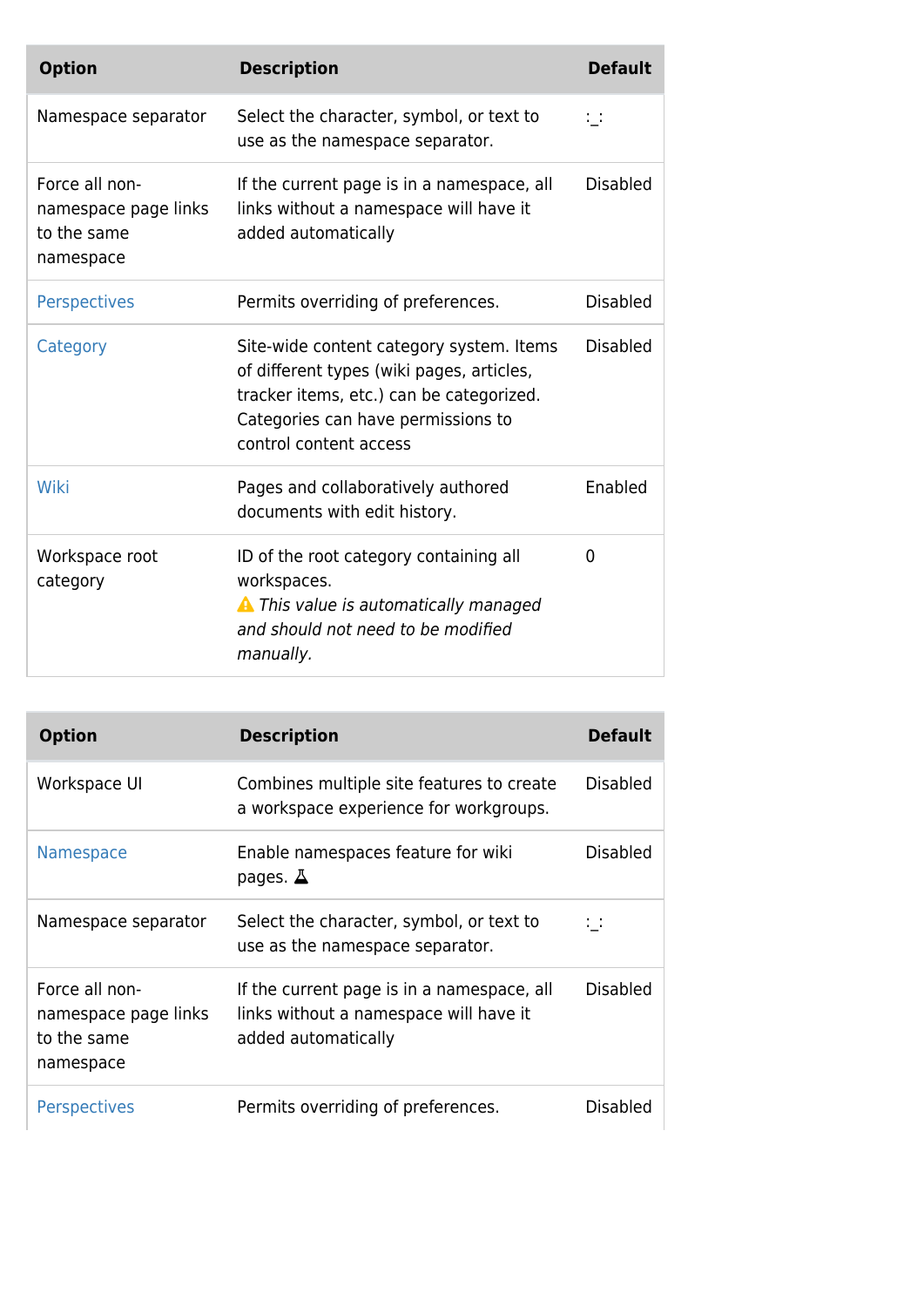| <b>Option</b>              | <b>Description</b>                                                                                                                                                                                | <b>Default</b> |
|----------------------------|---------------------------------------------------------------------------------------------------------------------------------------------------------------------------------------------------|----------------|
| Category                   | Site-wide content category system. Items<br>of different types (wiki pages, articles,<br>tracker items, etc.) can be categorized.<br>Categories can have permissions to<br>control content access | Disabled       |
| Wiki                       | Pages and collaboratively authored<br>documents with edit history.                                                                                                                                | <b>Fnabled</b> |
| Workspace root<br>category | ID of the root category containing all<br>workspaces.<br><b>A</b> This value is automatically managed<br>and should not need to be modified<br>manually.                                          | 0              |

| <b>Option</b>                                                      | <b>Description</b>                                                                                                                                                                                | <b>Default</b>  |
|--------------------------------------------------------------------|---------------------------------------------------------------------------------------------------------------------------------------------------------------------------------------------------|-----------------|
| Workspace UI                                                       | Combines multiple site features to create<br>a workspace experience for workgroups.                                                                                                               | <b>Disabled</b> |
| Namespace                                                          | Enable namespaces feature for wiki<br>pages. $\Delta$                                                                                                                                             | <b>Disabled</b> |
| Namespace separator                                                | Select the character, symbol, or text to<br>use as the namespace separator.                                                                                                                       | $\Box$          |
| Force all non-<br>namespace page links<br>to the same<br>namespace | If the current page is in a namespace, all<br>links without a namespace will have it<br>added automatically                                                                                       | <b>Disabled</b> |
| <b>Perspectives</b>                                                | Permits overriding of preferences.                                                                                                                                                                | <b>Disabled</b> |
| Category                                                           | Site-wide content category system. Items<br>of different types (wiki pages, articles,<br>tracker items, etc.) can be categorized.<br>Categories can have permissions to<br>control content access | <b>Disabled</b> |
| Wiki                                                               | Pages and collaboratively authored<br>documents with edit history.                                                                                                                                | Enabled         |
| Workspace root<br>category                                         | ID of the root category containing all<br>workspaces.<br><b>A</b> This value is automatically managed<br>and should not need to be modified<br>manually.                                          | $\mathbf 0$     |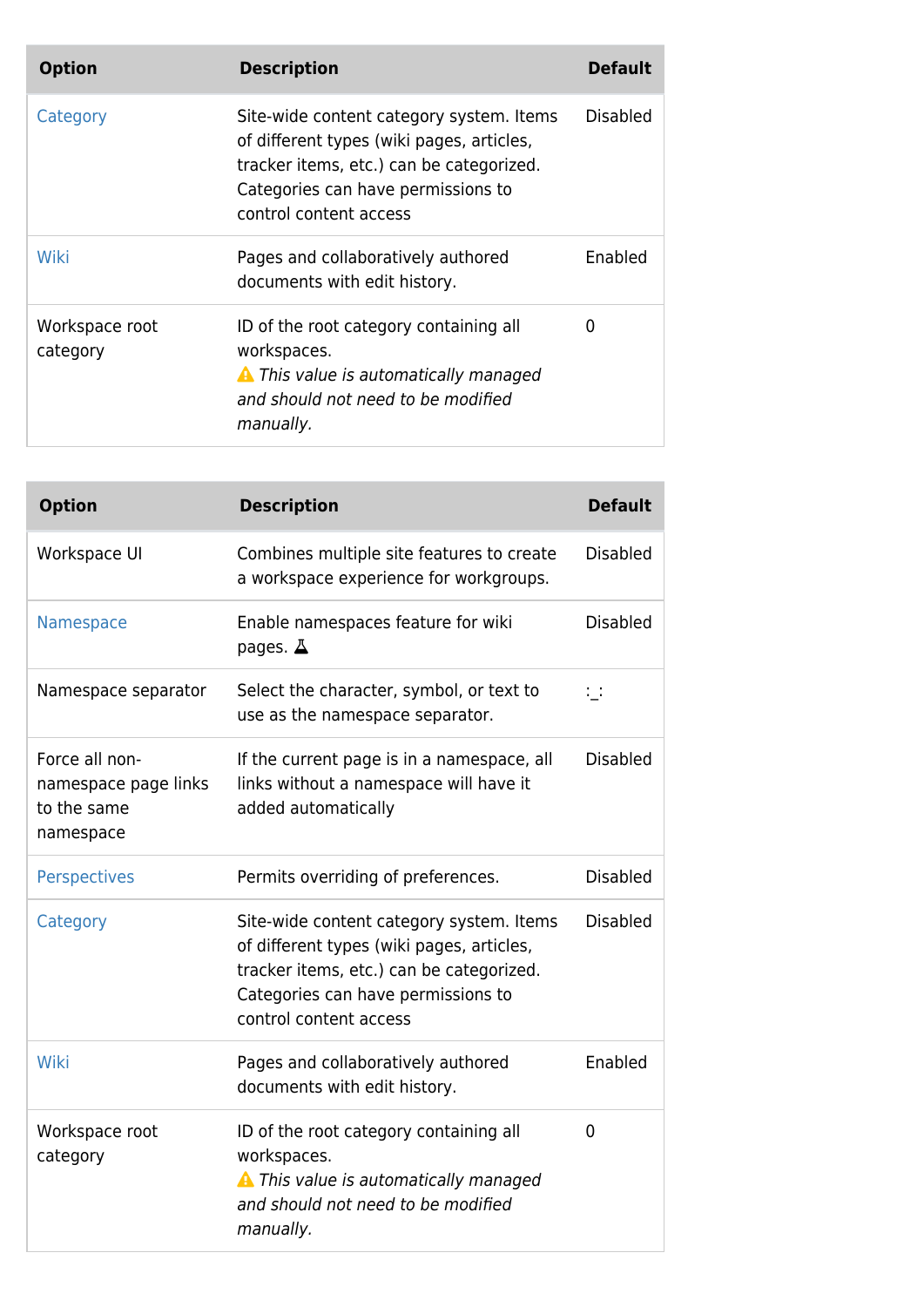| <b>Option</b>                                                      | <b>Description</b>                                                                                                                                                                                | <b>Default</b>       |
|--------------------------------------------------------------------|---------------------------------------------------------------------------------------------------------------------------------------------------------------------------------------------------|----------------------|
| Workspace UI                                                       | Combines multiple site features to create<br>a workspace experience for workgroups.                                                                                                               | <b>Disabled</b>      |
| Namespace                                                          | Enable namespaces feature for wiki<br>pages. $\Delta$                                                                                                                                             | <b>Disabled</b>      |
| Namespace separator                                                | Select the character, symbol, or text to<br>use as the namespace separator.                                                                                                                       | $\ddot{\phantom{0}}$ |
| Force all non-<br>namespace page links<br>to the same<br>namespace | If the current page is in a namespace, all<br>links without a namespace will have it<br>added automatically                                                                                       | <b>Disabled</b>      |
| <b>Perspectives</b>                                                | Permits overriding of preferences.                                                                                                                                                                | <b>Disabled</b>      |
| Category                                                           | Site-wide content category system. Items<br>of different types (wiki pages, articles,<br>tracker items, etc.) can be categorized.<br>Categories can have permissions to<br>control content access | <b>Disabled</b>      |
| Wiki                                                               | Pages and collaboratively authored<br>documents with edit history.                                                                                                                                | Enabled              |
| Workspace root<br>category                                         | ID of the root category containing all<br>workspaces.<br>A This value is automatically managed<br>and should not need to be modified<br>manually.                                                 | 0                    |

| <b>Option</b>                                                      | <b>Description</b>                                                                                          | <b>Default</b> |
|--------------------------------------------------------------------|-------------------------------------------------------------------------------------------------------------|----------------|
| Workspace UI                                                       | Combines multiple site features to create<br>a workspace experience for workgroups.                         | Disabled       |
| <b>Namespace</b>                                                   | Enable namespaces feature for wiki<br>pages. $\Delta$                                                       | Disabled       |
| Namespace separator                                                | Select the character, symbol, or text to<br>use as the namespace separator.                                 |                |
| Force all non-<br>namespace page links<br>to the same<br>namespace | If the current page is in a namespace, all<br>links without a namespace will have it<br>added automatically | Disabled       |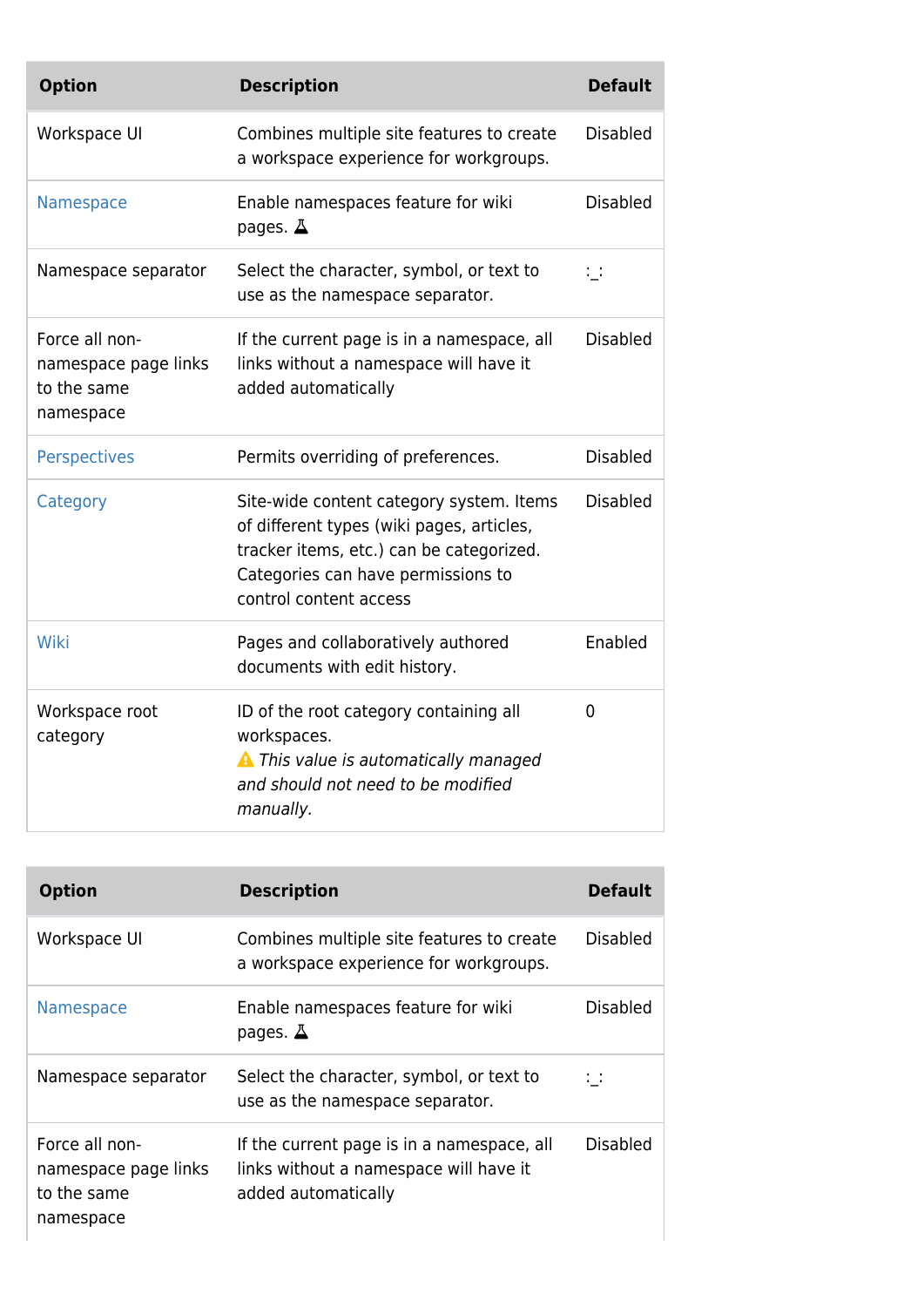| <b>Option</b>              | <b>Description</b>                                                                                                                                                                                | <b>Default</b>  |
|----------------------------|---------------------------------------------------------------------------------------------------------------------------------------------------------------------------------------------------|-----------------|
| <b>Perspectives</b>        | Permits overriding of preferences.                                                                                                                                                                | <b>Disabled</b> |
| Category                   | Site-wide content category system. Items<br>of different types (wiki pages, articles,<br>tracker items, etc.) can be categorized.<br>Categories can have permissions to<br>control content access | Disabled        |
| Wiki                       | Pages and collaboratively authored<br>documents with edit history.                                                                                                                                | Enabled         |
| Workspace root<br>category | ID of the root category containing all<br>workspaces.<br><b>A</b> This value is automatically managed<br>and should not need to be modified<br>manually.                                          | 0               |

| <b>Option</b>                                                      | <b>Description</b>                                                                                                                                                                                | <b>Default</b>  |
|--------------------------------------------------------------------|---------------------------------------------------------------------------------------------------------------------------------------------------------------------------------------------------|-----------------|
| Workspace UI                                                       | Combine site features to create a<br>workspace experience for work groups.                                                                                                                        | <b>Disabled</b> |
| <b>Namespace</b>                                                   | Enable namespaces feature for wiki<br>pages. $\Delta$                                                                                                                                             | <b>Disabled</b> |
| Namespace separator                                                | Select the character, symbol, or text to<br>use as the namespace separator.                                                                                                                       | $\sim$ $\sim$   |
| Force all non-<br>namespace page links<br>to the same<br>namespace | If the current page is in a namespace, all<br>links without a namespace will have it<br>added automatically.                                                                                      | <b>Disabled</b> |
| <b>Perspectives</b>                                                | Permits overriding of preferences.                                                                                                                                                                | <b>Disabled</b> |
| Category                                                           | Site-wide content category system. Items<br>of different types (wiki pages, articles,<br>tracker items, etc.) can be categorized.<br>Categories can have permissions to<br>control content access | <b>Disabled</b> |
| Wiki                                                               | Collaboratively authored documents with<br>edit history.                                                                                                                                          | Enabled         |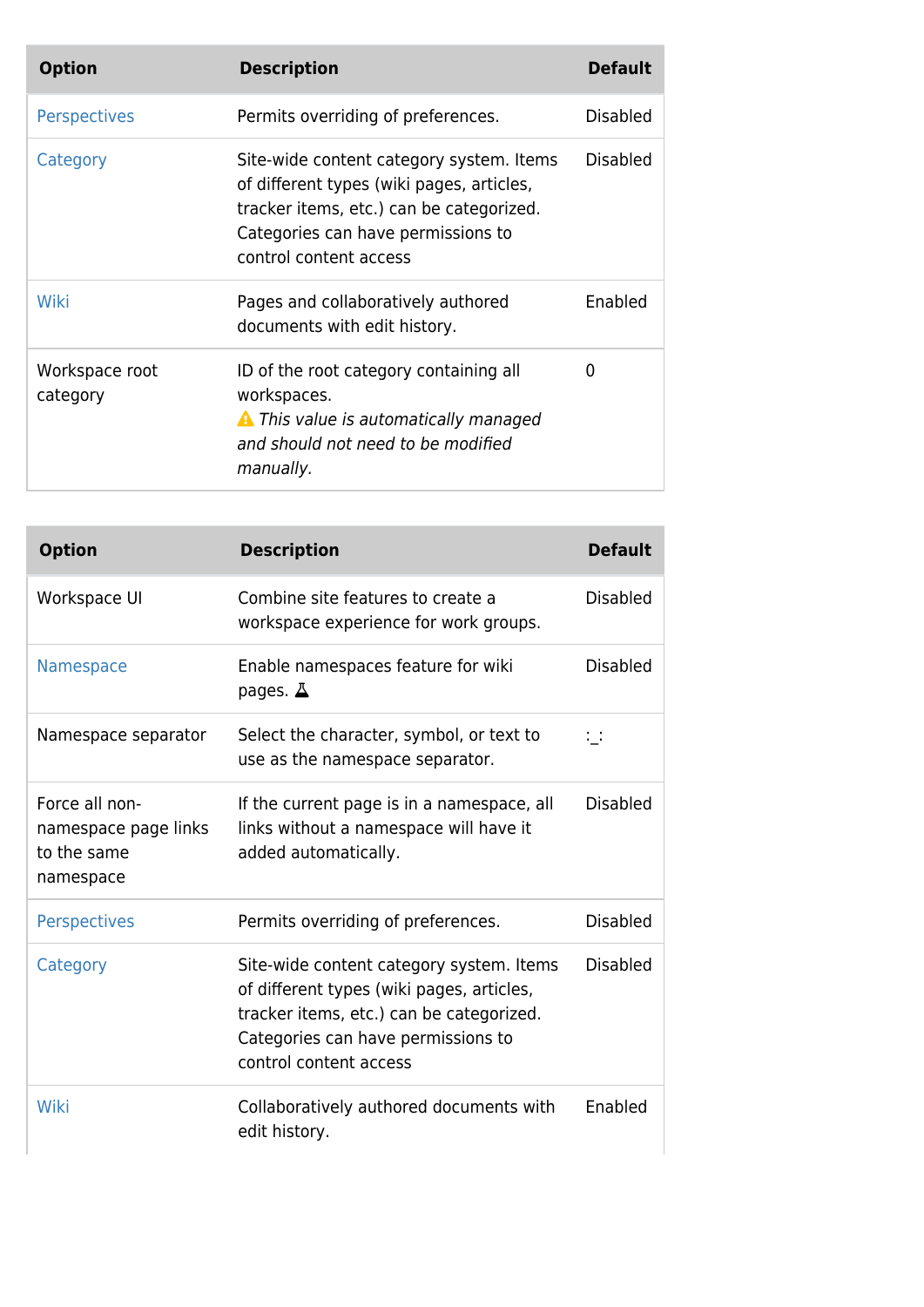| <b>Option</b>              | <b>Description</b>                                                                                                                                       | <b>Default</b> |
|----------------------------|----------------------------------------------------------------------------------------------------------------------------------------------------------|----------------|
| Workspace root<br>category | ID of the root category containing all<br>workspaces.<br><b>A</b> This value is automatically managed<br>and should not need to be modified<br>manually. | 0              |

| <b>Option</b>                                                      | <b>Description</b>                                                                                                                                                                                | <b>Default</b>  |
|--------------------------------------------------------------------|---------------------------------------------------------------------------------------------------------------------------------------------------------------------------------------------------|-----------------|
| Workspace UI                                                       | Combines multiple site features to create<br>a workspace experience for workgroups.                                                                                                               | <b>Disabled</b> |
| Namespace                                                          | Enable namespaces feature for wiki<br>pages. $\Delta$                                                                                                                                             | <b>Disabled</b> |
| Namespace separator                                                | Select the character, symbol, or text to<br>use as the namespace separator.                                                                                                                       | $\mathbb{R}^2$  |
| Force all non-<br>namespace page links<br>to the same<br>namespace | If the current page is in a namespace, all<br>links without a namespace will have it<br>added automatically                                                                                       | <b>Disabled</b> |
| <b>Perspectives</b>                                                | Permits overriding of preferences.                                                                                                                                                                | <b>Disabled</b> |
| Category                                                           | Site-wide content category system. Items<br>of different types (wiki pages, articles,<br>tracker items, etc.) can be categorized.<br>Categories can have permissions to<br>control content access | <b>Disabled</b> |
| Wiki                                                               | Collaboratively authored documents with<br>edit history.                                                                                                                                          | Enabled         |
| Workspace root<br>category                                         | ID of the root category containing all<br>workspaces.<br><b>A</b> This value is automatically managed<br>and should not need to be modified<br>manually.                                          | 0               |

| <b>Option</b> | <b>Description</b>                                                                  | <b>Default</b>  |
|---------------|-------------------------------------------------------------------------------------|-----------------|
| Workspace UI  | Combines multiple site features to create<br>a workspace experience for workgroups. | <b>Disabled</b> |
| Namespace     | Enable namespaces for wiki pages. $\Delta$                                          | Disabled        |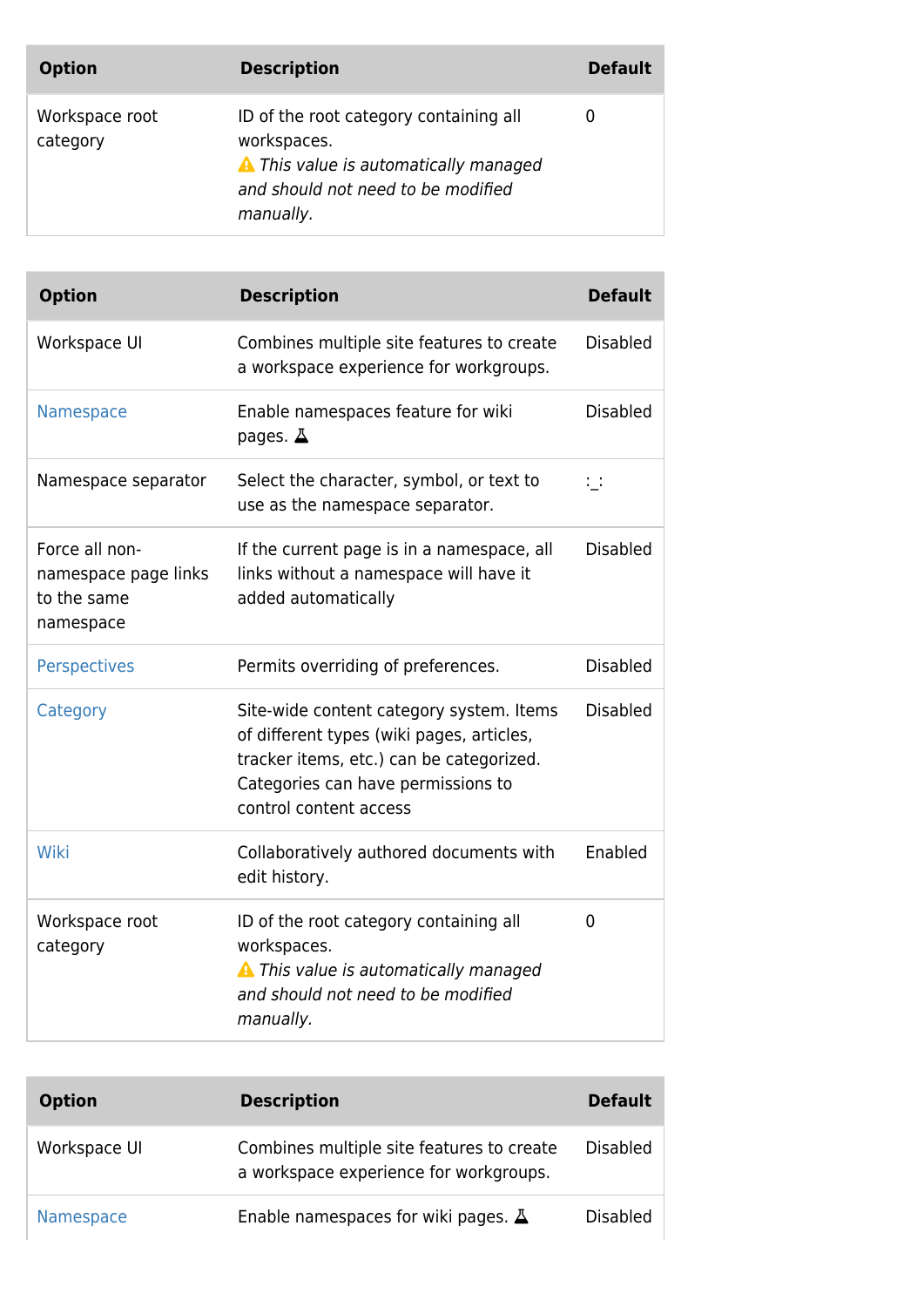| <b>Option</b>                                                      | <b>Description</b>                                                                                                                                                                                | <b>Default</b>  |
|--------------------------------------------------------------------|---------------------------------------------------------------------------------------------------------------------------------------------------------------------------------------------------|-----------------|
| Namespace separator                                                | Select the character, symbol, or text to<br>use as the namespace separator.                                                                                                                       | $\mathbf{1}$    |
| Force all non-<br>namespace page links<br>to the same<br>namespace | If the current page is in a namespace, all<br>links without a namespace will have it<br>added automatically                                                                                       | <b>Disabled</b> |
| <b>Perspectives</b>                                                | Permits overriding of preferences.                                                                                                                                                                | <b>Disabled</b> |
| Category                                                           | Site-wide content category system. Items<br>of different types (wiki pages, articles,<br>tracker items, etc.) can be categorized.<br>Categories can have permissions to<br>control content access | <b>Disabled</b> |
| Wiki                                                               | Collaboratively authored documents with<br>edit history.                                                                                                                                          | Enabled         |
| Workspace root<br>category                                         | ID of the root category containing all<br>workspaces.<br><b>A</b> This value is automatically managed<br>and should not need to be modified<br>manually.                                          | 0               |

| <b>Option</b>                                                      | <b>Description</b>                                                                                                                                                                                | <b>Default</b>  |
|--------------------------------------------------------------------|---------------------------------------------------------------------------------------------------------------------------------------------------------------------------------------------------|-----------------|
| Workspace UI                                                       | Combines multiple site features to create<br>a workspace experience for workgroups.                                                                                                               | <b>Disabled</b> |
| <b>Namespace</b>                                                   | Enable namespaces for wiki pages. $\Delta$                                                                                                                                                        | <b>Disabled</b> |
| Namespace separator                                                | Select the character, symbol, or text to<br>use as the namespace separator.                                                                                                                       | $\mathbb{R}^n$  |
| Force all non-<br>namespace page links<br>to the same<br>namespace | If the current page is in a namespace, all<br>links without a namespace will have it<br>added automatically                                                                                       | Disabled        |
| <b>Perspectives</b>                                                | Permits overriding of preferences.                                                                                                                                                                | <b>Disabled</b> |
| Category                                                           | Site-wide content category system. Items<br>of different types (wiki pages, articles,<br>tracker items, etc.) can be categorized.<br>Categories can have permissions to<br>control content access | <b>Disabled</b> |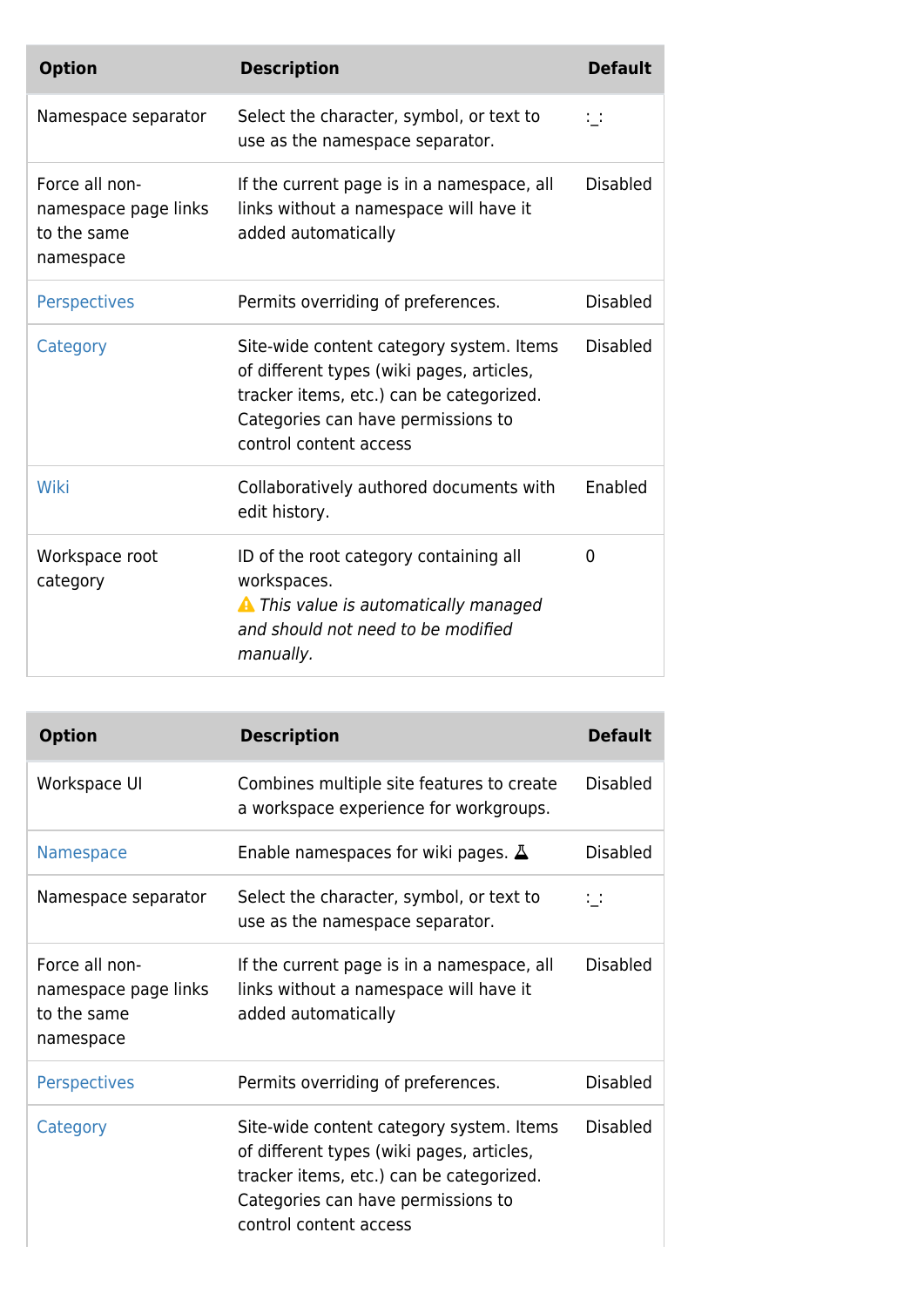| <b>Option</b>              | <b>Description</b>                                                                                                                                       | <b>Default</b> |
|----------------------------|----------------------------------------------------------------------------------------------------------------------------------------------------------|----------------|
| Wiki                       | Collaboratively authored documents with<br>edit history.                                                                                                 | Enabled        |
| Workspace root<br>category | ID of the root category containing all<br>workspaces.<br><b>A</b> This value is automatically managed<br>and should not need to be modified<br>manually. | 0              |

| <b>Option</b>              | <b>Description</b>                                                                                                                                                                                                                                                                        | <b>Default</b>  |
|----------------------------|-------------------------------------------------------------------------------------------------------------------------------------------------------------------------------------------------------------------------------------------------------------------------------------------|-----------------|
| Workspace UI               | Binds multiple features in Tiki to form a<br>workspace experience for workgroups.                                                                                                                                                                                                         | <b>Disabled</b> |
| Namespace                  | Enable namespaces for wiki pages. $\Delta$                                                                                                                                                                                                                                                | <b>Disabled</b> |
| Namespace<br>separator     | Select the character, symbol, or text to use as<br>the namespace separator.                                                                                                                                                                                                               | $\mathcal{L}$   |
| <b>Perspectives</b>        | Permits to override preferences.                                                                                                                                                                                                                                                          | <b>Disabled</b> |
| Category                   | Global content category system. Items of<br>different types (wiki pages, articles, tracker<br>items, etc) can be added to one or many<br>content categories. Categories can have<br>permissions, so that content access can be<br>controlled, and e.g. only granted to a certain<br>group | <b>Disabled</b> |
| Wiki                       | Collaboratively authored documents with<br>history of changes.                                                                                                                                                                                                                            | Enabled         |
| Workspace root<br>category | ID of the root category containing all<br>workspaces.<br><b>A</b> This value is automatically managed and<br>should not need to be modified manually.                                                                                                                                     | 0               |

| <b>Option</b>          | <b>Description</b>                                                                | <b>Default</b> |
|------------------------|-----------------------------------------------------------------------------------|----------------|
| Workspace UI           | Binds multiple features in Tiki to form a<br>workspace experience for workgroups. | Disabled       |
| <b>Namespace</b>       | Enable namespaces for wiki pages. $\Delta$                                        | Disabled       |
| Namespace<br>separator | Select the character, symbol, or text to use as<br>the namespace separator.       | $\mathcal{L}$  |